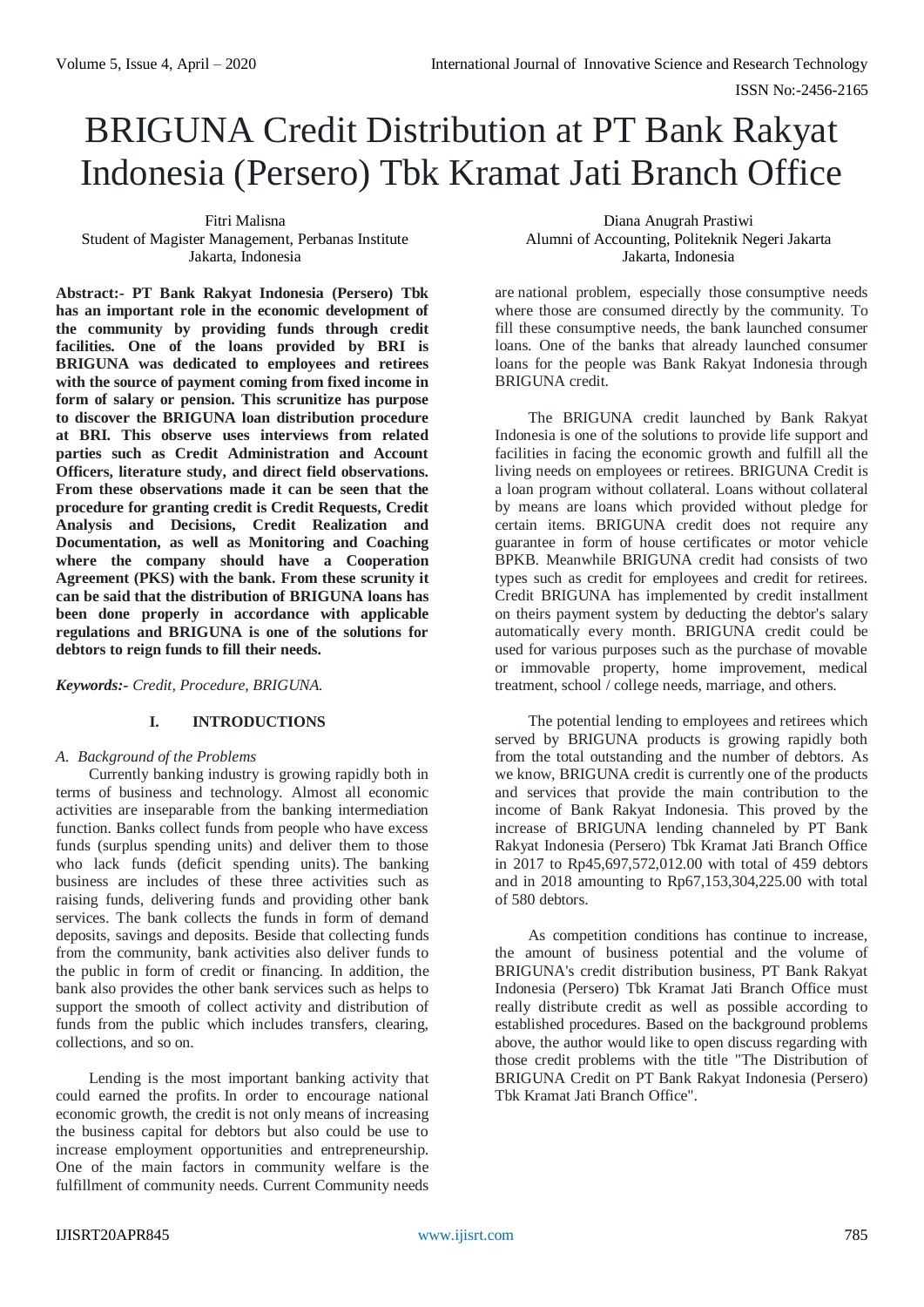*B. Research Purposes*

The purpose of this paper is as follows:

- Describe the general picture of BRIGUNA credit at PT Bank Rakyat Indonesia (Persero) Tbk.
- $\triangleright$  Describe the general provisions of BRIGUNA credit at PT Bank Rakyat Indonesia (Persero) Tbk.
- $\triangleright$  Describe all the procedures regarding distributions of BRIGUNA loans at PT Bank Rakyat Indonesia (Persero) Tbk.
- Describe those obstacles that often encountered and efforts to overcome the distribution of BRIGUNA loans at PT Bank Rakyat Indonesia (Persero) Tbk.

# **II. THEORITICAL REVIEW**

## *A. Bank*

According to Banking Law Number 10 of 1998 a bank is a business entity that collects funds from the public in form of deposits and distributes them to the public in form of credit and or other forms with purposed to improve the lives of many people. Ismail (2011: 3) fortold that basically banks has roles in two sides such as collecting funds from people who are in excess of funds and delivered it to people who need and currently meet their requirements. Banks are financial institutions whose main activities are raising funds from the public and give it back to the community, as well as providing other bank services (Kasmir, 2013: 11). From these definitions it can be concluded that the bank is financial institution or business entity which engaged in financial sector and consist with 3 (three) main activities, that is raising funds, conveying funds and providing other bank services to gain profit as well as social motives in order to improve the standard of living by so many people.

The function of banks in general is collecting funds from the wider community (funding) and spread them in form of loans or debts (lending) for various purposes. Specifically, banks can function as agents of trust, agents of development, and agents of services (Budisantoso and Triandaru, 2011: 9)

## *B. Credit*

According to Banking Law Number 10 of 1998 credit is the provision of money or bills which can be equaled, based on contract or an agreement to lend and borrow between banks and other parties that requires the lenders to do repay their own debts after a certain period of time with interest. The term credit comes from Latin which is credo means I believe, I trust, I believe or I put trust (Rivai and Veithzal, 2013: 3). Jusuf (2014) defines credit as the ability to carry out purchase or make a loan with a promise those payment will be carried out within the agreed period. From the above understanding it can be concluded that credit is the distribution of funds from the party by providing the loan to the party receiving the loan where the lending party has obliged to repay the loan in accordance with the agreement of both parties.

According to Kasmir (2013: 116-119) the purpose of granting credits is to seek profits, help business customers and help the government. While the function of credit is to increase the efficiency of money, increase the circulation and flow of money, increase the efficiency of goods, increase the circulation of goods, as a means of economic stability, increase entrepreneurial enthusiasm, increase income distribution, and improve international relations.

Rivai and Veithzal (2013) revealed that credit is given on the basis of trust. This means that the achievements given are truly believed to be returned by the credit recipient in accordance with the terms and conditions agreed upon together. They further revealed that before providing credit facilities to customers, customers should meet the requirements known as the 6C's principle plus the constraints.

#### **III. METHODOLOGY**

The used of methods that author choose in collecting data regarding BRIGUNA lending at PT Bank Rakyat Indonesia (Persero) Tbk is as follows:

- $\triangleright$  Observation is a technique of observe data that earned directly by observing and recording systematically about the general picture of credit at BRI Kramat Jati Branch Office.
- $\triangleright$  Interviews are data collection techniques which conducted by providing question and answer directly to the source and including with Account Officer, the credit analysis section, and the credit breaker section at BRI Kramat Jati Branch Office.
- $\triangleright$  Literature study is a data collection technique through literature review and compare to reality on the field. The data was earned by reading and studying books that are relevant to the subject matter.

## **IV. RESULTS AND DISCUSSION**

## *A. BRIGUNA Credit Overview*

BRIGUNA credit is a credit facility that provided to permanent employees both public and private and retirees with a source of payment (repayment) originating from their fixed income source in the form of salary or pension. The BRIGUNA credit distribution can be used for various purposes such as the purchase of movable or immovable property, home improvement, medical treatment, school / college needs, marriage, and others. BRIGUNA credit applications can be submitted to BRI Branch Offices, BRI Sub-Branch Offices, and BRI Units throughout Indonesia.

Bank Rakyat Indonesia aggressively expanded consumer retail loans starting in 2016 with various development and marketing strategies to increase outstanding loans. BRI's flagship product in the retail loan segment is BRIGUNA loans. These following is amount of BRIGUNA credit extended to BRI Kramat Jati Branch Offices: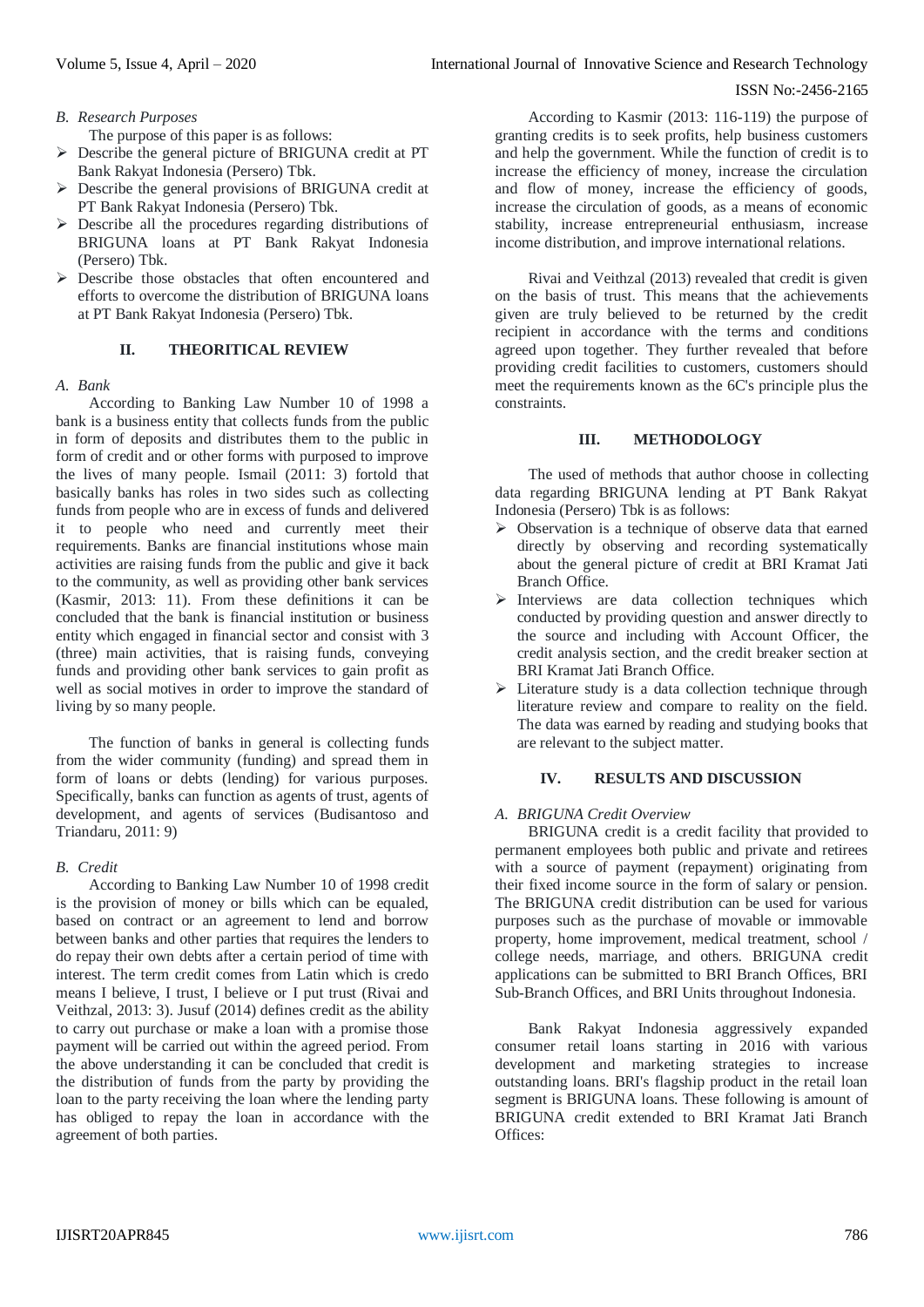ISSN No:-2456-2165

| Type of Credit BRIGUNA                                                   | 2017                     |         | 2018                     |         |
|--------------------------------------------------------------------------|--------------------------|---------|--------------------------|---------|
|                                                                          | <i>Outstanding</i> (IDR) | Debtors | <i>Outstanding</i> (IDR) | Debtors |
| Employee                                                                 | 44.775.053.332,00        | 444     | 66.159.364.567,00        | 563     |
| Retired                                                                  | 922.518.680.00           |         | 993.939.658,00           | 17      |
| <b>TOTAL</b>                                                             | 45.697.572.012.00        | 459     | 67.153.304.225.00        | 580     |
| Table 1:- The Distribution of BRIGUNA KC Kramat Jati Loans for 2017-2018 |                          |         |                          |         |

Source: BRI Kramat Jati Branch Office

From Those Table 1 it can be seen that overall the potential lending to employees and retirees who are served by BRIGUNA products is growing rapidly, both from the total outstanding and the number of debtors. This proven on 2017 BRI Kramat Jati Branch Office succeed to managed BRIGUNA loans to employees amounted Rp44,775,053,332.00 and during 2018 it was increased into Rp66,159,364,567.00. Whereas on 2017 the BRIGUNA loan portfolio for pensioners amounted to Rp922,518,680.00 and on 2018 it was increased into Rp993,939,658.00. In terms of the number of debtors, BRIGUNA lending has also increased. During 2017 the BRIGUNA credit for employees had 444 debtors and 2018 it increased to 563 debtors. Whereas on 2017 the BRIGUNA credit for retirees has 15 debtors and in 2018 has increased to 17 debtors.

In the last two years, BRIGUNA credit distribution has increased due to several factors, such as internal and external factors. Internal factors due to the promotion interest (promotional rate) the interest rates offered are lower than usual at certain times. External factors arise because these customers need loans. Beside that, BRI also expanded access to BRIGUNA's credit services at branch offices, sub-branch offices, and BRI units throughout Indonesia.

- *B. General Conditions for BRIGUNA Credit* BRIGUNA credit target markets are as in belows:
- $\triangleright$  Indonesian Citizen (WNI).
- $\triangleright$  An employees who have been appointed as permanent employees consist of Central and Regional Civil Servants (PNS), members of the TNI, members of the National Police, employees of BUMN, BUMD employees.
- $\triangleright$  Private company employees, i.e. permanent employees from business entities or legal entities not owned by the state, which built based on applicable laws and regulations.
- $\triangleright$  Pensioners or widows / sisters from employees as referred to item 2 above.
- Pensioners or widows / widowers of employees as referred to item 3 above and who have a pension fund, receive a permanent pension from an insurance company or a pension fund company established in accordance with the provisions of the Ministry of Finance.
- Spouses of BRI employees who are employees or retirees as referred to items 2 to 5 above.

Criteria for prospective BRIGUNA credit debtors are as follows:

# *Employee*

Have a Decree (SK) first appointment as a civil servant / TNI / POLRI / BUMN / BUMD / Private, as well as the original Decree (SK) of the last promotion or adjusted to the provisions that apply to each company / agency. If the permanent employee decree given is in form of collective decree, then there should be a photocopy of the collective decree which ratified by the leadership or head of the company / agency, or an authorized official.

- *Retired or widowed*
- Have original pension documents which include original SK Pension, pension payment list (Dapem), Pension Parent Registration Card (KARIP), and pension book.
- For pensioners who receive pension from insurance companies or pension fund companies, the original pension documents accordinh to the provisions of the insurance company / pension fund company concerned.
- The debtor is still registered as a retiree and still receives a pension from that agency.

Principally, the provision of BRIGUNA can only be done if there is a Cooperation Agreement (PKS) between BRI and the company / agency where the prospective debtor / debtor works. The work unit that could conduct the PKS is the BRI Branch Office (Kanca) and the authorized signatory of the PKS is the Branch Leader. PKS made between Kanca BRI and company / institution applies to all Work Units under Kanca BRI that mentioned. Therefore, if a company / agency has entered into an MCC with Kanca, the Work Unit below that will serve BRIGUNA to the company / agency will not need to make an MCC again. The determination of work units could be serve company / agency and coordinated by its Branch Manager. For retired lenders, PKS is not needed, but the Branch Office should create pension payment through BRI. If pension payments are not made through BRI then there must be the ability of the Pension Funds designated by the State Treasury / Post Office / Pension Paying Offices to make deductions in an orderly manner every month and direct deposits to BRI for payment of BRIGUNA installments at the first chance. The signing of an OPM by the leader or head of the company / agency or authorized officer of the company / agency where the prospective debtor / debtor works must be done in front of BRI officials staff. Before the making proccess of an MCC, AO / Mantri is required to conduct on the spot to the company / agency that concerned to assess the feasibility of getting a BRIGUNA credit facility.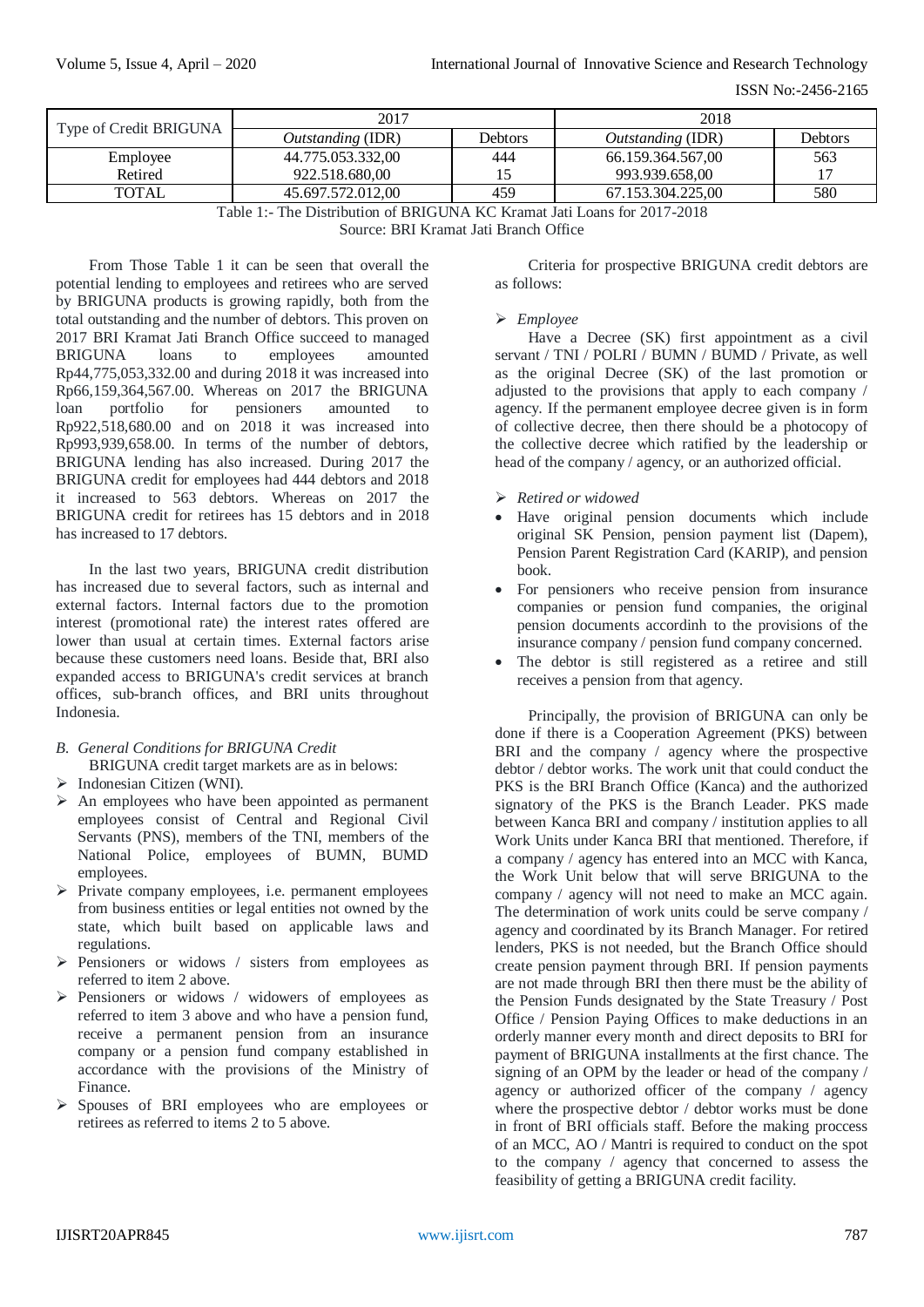Before requesting loan application, BRIGUNA credit lenders should recognize the special conditions which set by BRI, such as:

# *Form of Credit*

There has form of annuity payments with installments of principal and interest every month. The calculation of the annuity interest applies to new debtors and the debtors who will apply for credit overtures.

# *Credit Period*

The maximum credit period is 180 (one hundred eighty) months or 15 (fifteen) years.

# *Life insurance*

To anticipate the risk of bad credit because the debtor dies, each BRIGUNA debtor must be insured with BRI partner insurance company chosen by the debtor with Credit Life Insurance facility.

# *Interest rate*

The BRIGUNA interest rate provisions refers to the interest rates set by ALCO in separate letter. The interest rates of BRIGUNA will change according to the latest ALCO provisions. The BRIGUNA's interest rates for retirees are slightly different and higher than the interest rates for employees. This because of giving credit to retirees is more risky.

# *Fine*

Fines are liabilities of a debtor if they do not pay credit installments after the due. The Penalty calculations are:

Penalty = Arrears (principal + interest) x 50% x applicable interest rate.

## *Provisions and Administrative Costs*

Provision and administrative fees must be paid fully by the debtor at the time of credit disbursement. Payment of these costs can be done by cash or overbooking of the debtor's funds concerned or deducted from the loan to be disbursed. The amount of the provision fee of at least 1% of the credit ceiling and for minimum administrative costs of Rp 100,000 (one hundred thousand rupiah).

# *Collateral*

Basic guarantee is the salary / pension of the debtor concerned (Original SK of the First Appointment and SK of the last Promotion, as well as the Pension Decree and CARE). Specifically for civil servant debtors whose salaries are not paid through BRI and employees of private companies with a ceiling of more than Rp250,000,000.00 (two hundred and fifty million rupiah) and a period of more than 5 (five) years, to consider other risk mitigation such as collateral additional. Additional collateral types and their implementation (including their binding) are fully handed over to the decision-making officer based on the applicable provisions.

#### *Credit Template*

The maximum credit limit for BRIGUNA is IDR 500,000,000.00 (five hundred million rupiah). If it exceeds this limit, then there should have permission from the Regional Leader (Pinwil) with precautionary principle.

# *C. BRIGUNA Credit Distribution Procedure*

In the process of lending, banks have procedures that should be conduct in stages according to applicable policies. The bank does not provide free credit facilities to people in need. Therefore, for customers who need funds can apply for credit at the destination bank. Things that must be considered while applying for BRIGUNA credit are as follows:

- $\triangleright$  Initial submission of BRIGUNA facilities by companies / agencies, is done collectively at least  $5$  (five) prospective debtors.
- $\triangleright$  Kanca / KCP / BRI Units are prohibited from providing BRIGUNA facilities to agencies / debtors who earned BRIGUNA facilities from other BRI Work Units.
- $\triangleright$  Debtor candidates who are employees fill out the BRIGUNA application form by attaching:
- Photocopy of identification (husband / wife).
- Photocopy of family card.
- Photocopy of NPWP (Taxpayer Identification Number).
- The original SK is the first appointment as a permanent employee and the latest decree, or adjusted to the provisions in each company / agency.
- If the permanent employee decree was given in form of a collective decree, then there must be a photocopy of collective decree approved by the company leadership. Furthermore, if an individual decree is issued, then the decree must be submitted to BRI in form of photocopy of the collective decree that has been ratified.
- A list of the latest salary details approved by the authorized official.
- Debtor statement letter on the seal.
- Letter of recommendation from the superior of the debtor supervisor.
- The power of attorney for deductions from wages and / or other rights is sufficiently stamped to the salary / salary deduction appointed to the debtor company / agency.
- Account debit authorization, for debtors whose wages / salaries are paid through BRI or not through BRI.
- Photocopy of BRI savings book. For prospective lenders who do not have savings in BRI are required to open savings first.
- Statement of Treasurer Capability.
- The power of attorney to deducts loan money in terms of costs (provision, administration and / or insurance premium) and would deducted from the loan to be realized.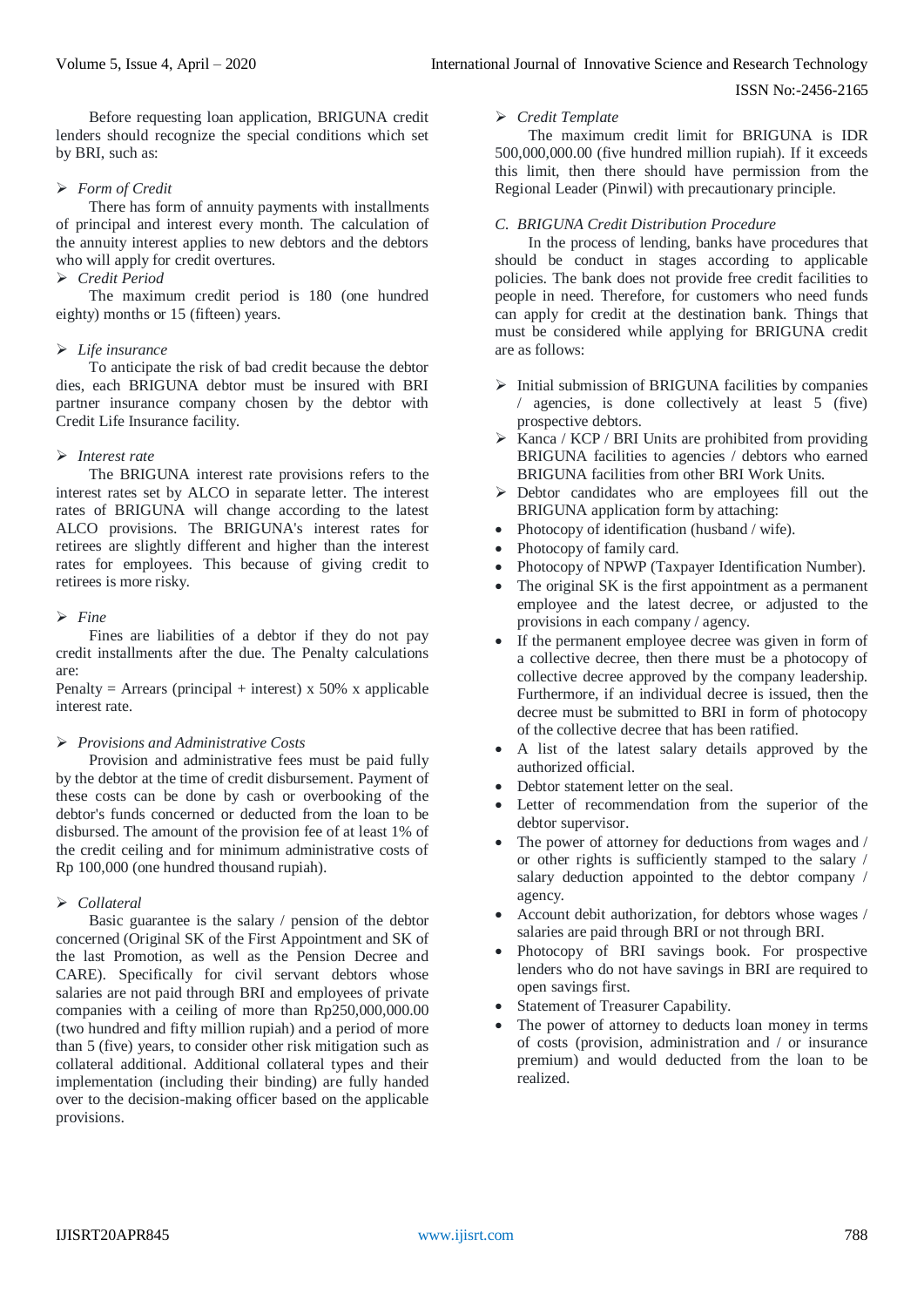- $\triangleright$  Debtor candidates who are pensioners fill out the BRIGUNA application form by attaching:
- Pension documents consisting of original SK Pension, pension payment list (Dapem), photocopy of KARIP, and pension book.
- Photocopy of identification (husband / wife).
- Photocopy of NPWP (Taxpayer Identification Number).
- Photocopy of family card.
- Debtor statement letter on the seal.
- A letter of attorney to cut pension / SKPUP with sufficient stamp duty, in case if the pension is paid not through BRI.
- Account debit authorization.
- Photocopy of BRI savings book. For prospective lenders who do not have savings in BRI are required to open savings first.
- The power of attorney to deducts the loan money if the provision, administrative costs and / or insurance premiums are deducted from the realized loan.

In the process of lending, banks should analyze and assess the creditworthiness to be given on the basis of consideration from the applicant's file (debtor). This could affect the decision that will be taken by the breaker later, whether the credit submitted will be accepted or rejected. The things that need to be considered in conducting an analysis and credit decision are as follows:

- $\triangleright$  After all requirements of the BRIGUNA application are fulfilled and submitted by the prospective debtor, the Proponent Official then checks all the completeness and ensures that all documents are valid and still preveil.
- $\triangleright$  The Proponent Officer assigns Credit Administration (ADK) officers to check the loan history and the level of debtor collectability through BI Checking or Financial Information Service System (SLIK), a system that contains debtor information and credit facilities owned.
- $\triangleright$  Lini Credit Officers must believe and ensure that prospective debtors are truly employees of the agency or permanent employees of the company and ensure that there has a Cooperation Agreement (PKS) with the company / agency concerned.
- $\triangleright$  The Initiative Officer then calculates the BRIGUNA limit or ceiling that could be provided by formula and contained in BRIGUNA Decision and Analysis Form also provides decision recommendations with an accompanying Credit Risk Scoring (CRS) calculation. Credit Risk Scoring is a standard tool in measuring individual risk, made by assessing historical data including criteria that are expected to have a significant effect on a customer's failure to repay credit.
- All BRIGUNA petition files are submitted to the decision-making officials to be decided according to the Credit Authority Delegation (PDWK) limit.

When the credit is to be realized, the Credit Administration (ADK) officer must conduct an investigation. At this stage the ADK officer will:

- $\triangleright$  Verification, this done to ensure the correctness, completeness, and validity of documents in accordance with the requirements and costs have been paid by the debtor, either in cash or overbooking.
- $\triangleright$  The first LAS (Loan Approval System) which checking the suitability of files that have been inputted by the account officer.
- $\triangleright$  If the file is correct, registration will be carried out into the SKPP (Statement of Loan Request) to be submitted to the ADK Supervisor and Terminator.
- $\triangleright$  The loan file that has been registered then checked again by the ADK Supervisor, if the relevant data is appropriate then initialed (approved).
- $\triangleright$  After the loan file is checked by the ADK Supervisor then submitted to the Terminating Officer. At the branch office the Credit Loan Breaking Officer is the Head of the Branch Office (Pinca). This decision will determine whether the loan is accepted or rejected.
- $\triangleright$  The loan file that has been terminated and received will be returned to the ADK officer for the second LAS process. This is done to ensure that the file has been terminated and a loan account number is created. Beside that, other documents are also prepared for credit approval signatures, also known as credit agreements.
- $\triangleright$  After completing the second LAS, the loan file was submitted to the contract room. The contract is a process of agreement and signing of all credit documents. Each file will be read in detail by contract officer or ADK officer who aims to make the customer realize and understand clearly and agree to the realization of credit loan, all credit costs until the installment payment.
- $\triangleright$  If the contract has been done, the loan file will be returned to the ADK Supervisor to be rechecked. If every page has been initialed and signed by all, the ADK Supervisor will activate the customer's loan account number. If the loan account number has been activated by the ADK Supervisor then the teller will be disbursed. In addition to disbursing loan money, Teller also books or validates the receipt of the realization then provides proof of loan disbursement to the customer.

Branch leaders (Pinca) are responsible to monitorized and coaching all companies / agencies that conduct PKS. The scope of monitoring and coaching conducted by Pinca such as conducts visits / meetings with the company / agency concerned at least once in 6 (six) months. Other street vendors (MP / Pincapem / AO / Kaunit) conduct periodic monitoring and technical guidance with those following coverage:

- $\triangleright$  Perform monitoring / coaching off site (administrative) and / or on site (field visit) to recognize the early symptoms of BRIGUNA problems.
- $\triangleright$  Proactively guide and direct connection with deductions salary / pension deductions to prevent fraud risk caused by misuse of it.